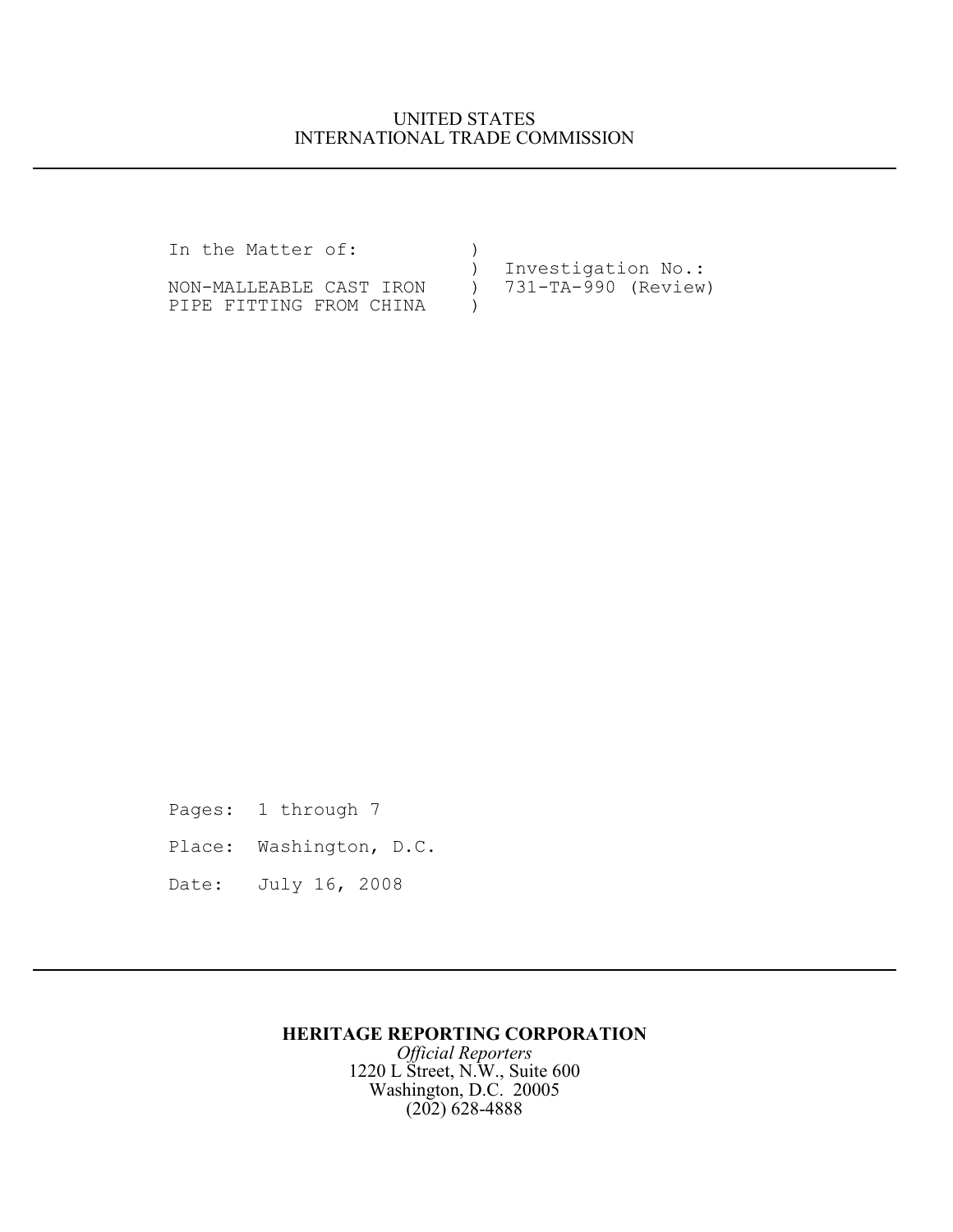#### THE UNITED STATES INTERNATIONAL TRADE COMMISSION

| In the Matter of:       |                         |
|-------------------------|-------------------------|
|                         | ) Investigation No.:    |
| NON-MALLEABLE CAST IRON | $) 731-TA-990 (Review)$ |
| PIPE FITTING FROM CHINA |                         |

Wednesday, July 16, 2008

Room 101 U.S. International Trade Commission 500 E Street, S.W. Washington, D.C.

The Commission meeting commenced, pursuant to notice, at 11:00 a.m., before the Commissioners of the United States International Trade Commission, the Honorable SHARA L. ARANOFF, Chairman, presiding. APPEARANCES:

On Behalf of the International Trade Commission:

Commissioners:

SHARA L. ARANOFF, CHAIRMAN (presiding) DANIEL R. PEARSON, VICE CHAIRMAN DEANNA TANNER OKUN, COMMISSIONER (via telephone) CHARLOTTE R. LANE, COMMISSIONER IRVING A. WILLIAMSON, COMMISSIONER DEAN A. PINKERT, COMMISSIONER

MARILYN R. ABBOTT, SECRETARY TO THE COMMISSION BILL BISHOP, HEARINGS AND MEETINGS COORDINATOR

> Heritage Reporting Corporation (202) 628-4888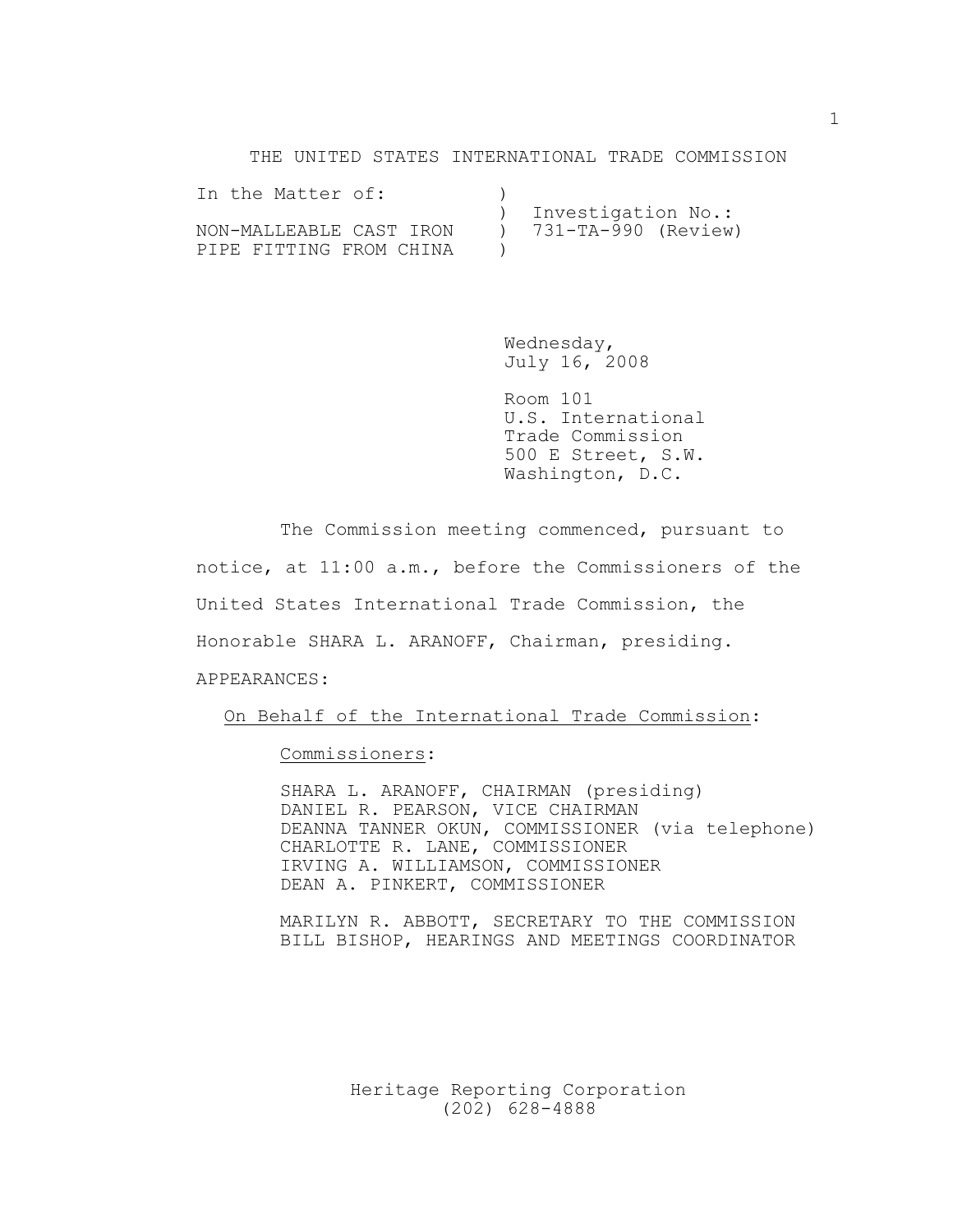APPEARANCES: (Cont'd)

Staff:

MARY MESSER, INVESTIGATOR NORMAN VAN TOAI, INTERNATIONAL TRADE ANALYST PETER SULTAN, ATTORNEY GEORGE DEYMAN, SUPERVISORY INVESTIGATOR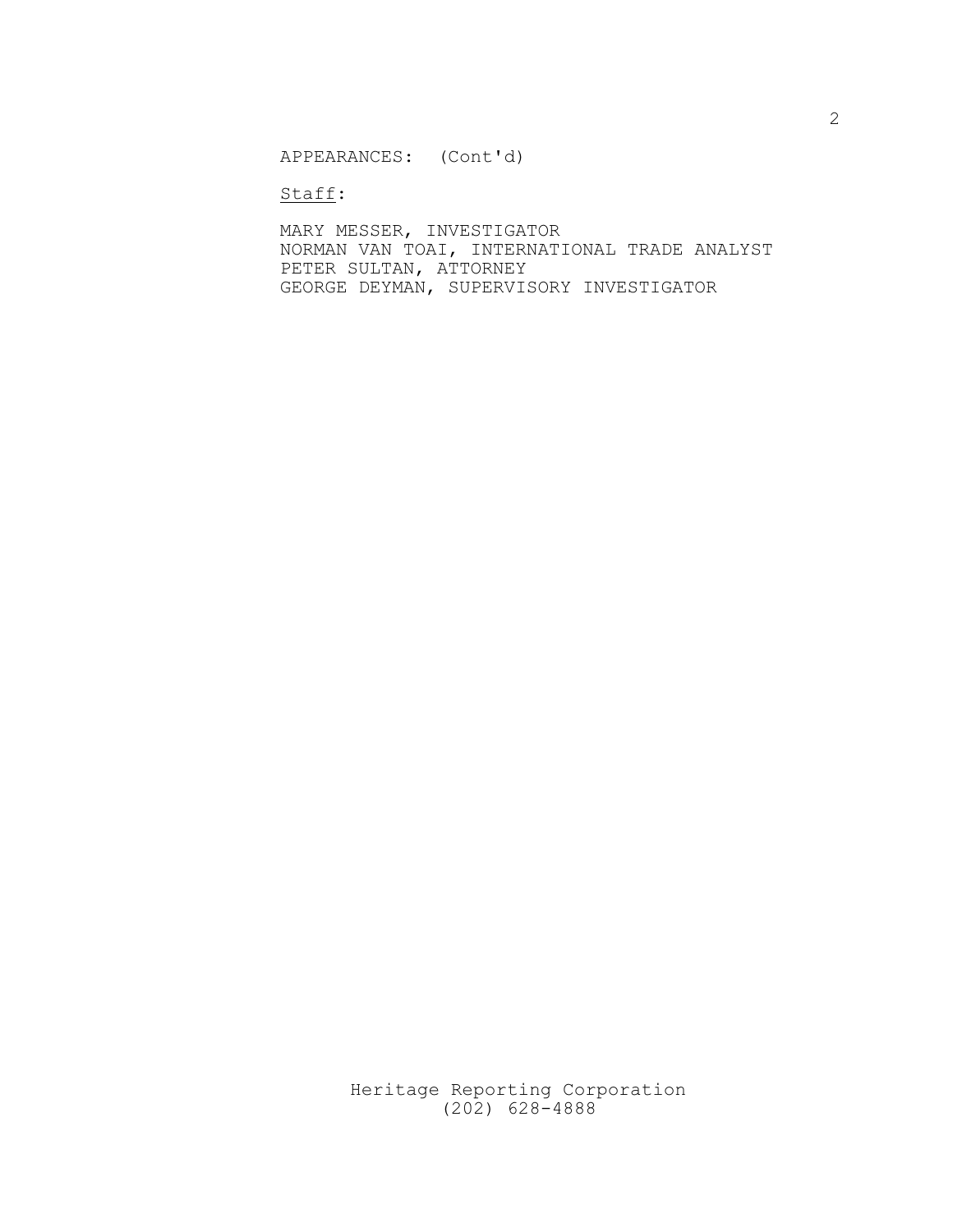# $\underline{\hskip 1cm I} \ \ \, \underline{N} \ \ \, \underline{D} \ \ \, \underline{E} \ \ \, \underline{X}$

| Meeting called to order                                                                                    | $\overline{4}$ |
|------------------------------------------------------------------------------------------------------------|----------------|
| Agenda for Future Meeting: none                                                                            | $\overline{4}$ |
| Minutes: June 17, 19, and 20 and<br>July 2, 8, 9 (2 sets), and 10, 2008                                    | 4              |
| Ratification List: 08-012                                                                                  | 4              |
| Outstanding Action Jackets: none                                                                           | 4              |
| Inv. No. 731-TA-990 (Review) (Non-Malleable<br>Cast Iron Pipe Fittings from China) -- briefing<br>and vote | 4              |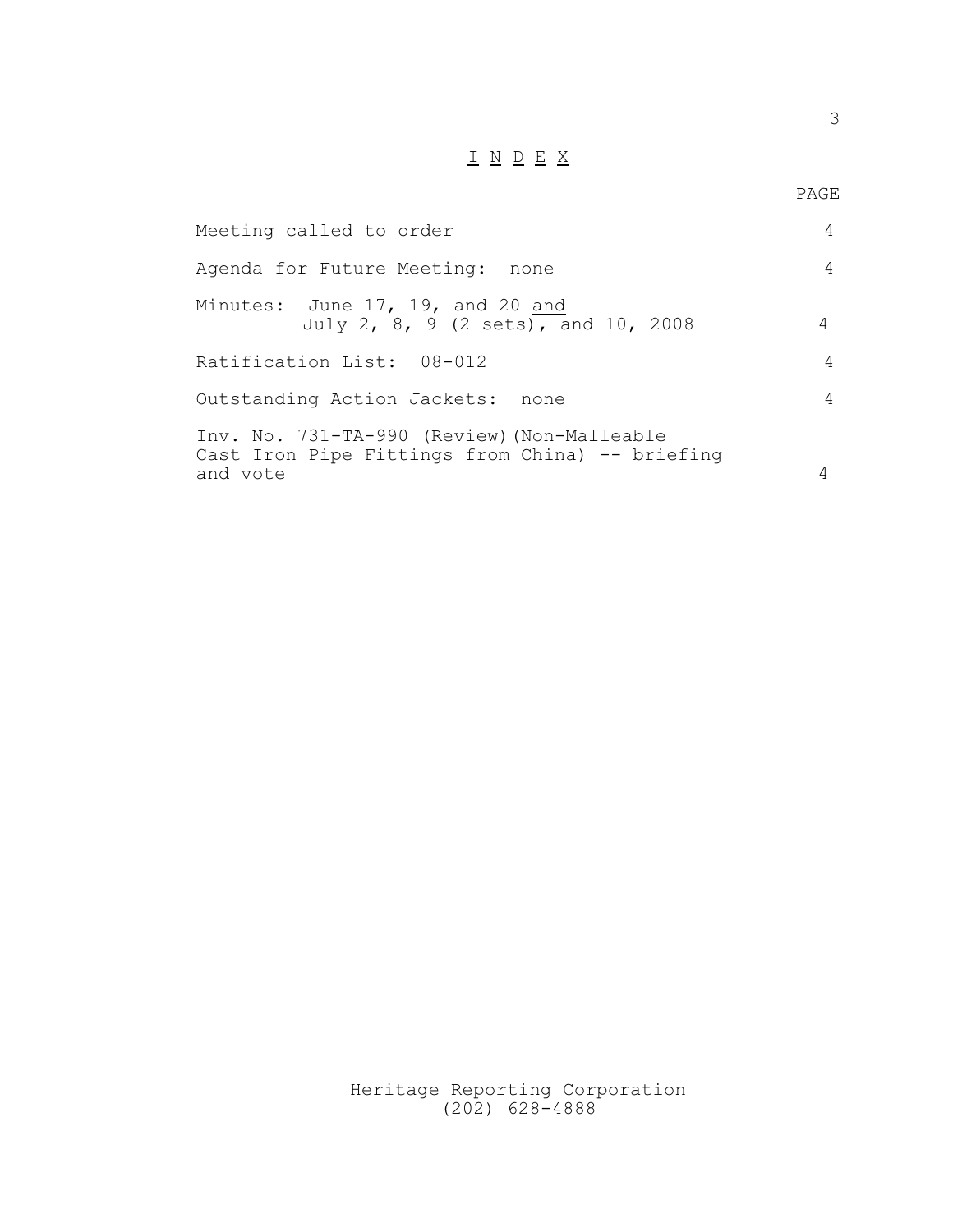| $\mathbf 1$ | $\underline{P} \underline{R} \underline{O} \underline{C} \underline{E} \underline{E} \underline{D} \underline{I} \underline{N} \underline{G} \underline{S}$ |
|-------------|-------------------------------------------------------------------------------------------------------------------------------------------------------------|
| 2           | (11:00 a.m.)                                                                                                                                                |
| 3           | CHAIRMAN ARANOFF: Good morning. This                                                                                                                        |
| 4           | meeting of the U.S. International Trade Commission                                                                                                          |
| 5           | will now come to order.                                                                                                                                     |
| 6           | Welcome to Commissioner Okun, who is                                                                                                                        |
| 7           | participating by telephone.                                                                                                                                 |
| 8           | COMMISSIONER OKUN: Good morning, Madam                                                                                                                      |
| 9           | Chairman.                                                                                                                                                   |
| 10          | CHAIRMAN ARANOFF: I understand that there                                                                                                                   |
| 11          | are no agendas for future meetings or outstanding                                                                                                           |
| 12          | action jackets to consider.                                                                                                                                 |
| 13          | Is there any objection to approval of the                                                                                                                   |
| 14          | minutes of June 17, 19, and 20 and July 2, 8 and 10,                                                                                                        |
| 15          | 2008, two sets of minutes for July 9, 2008, or                                                                                                              |
| 16          | Ratification List 08-012?                                                                                                                                   |
| 17          | (No response.)                                                                                                                                              |
| 18          | CHAIRMAN ARANOFF: Hearing none, they are                                                                                                                    |
| 19          | approved.                                                                                                                                                   |
| 20          | Next we turn to the vote in Investigation                                                                                                                   |
| 21          | No. 731-TA-990 (Review) (Non-Malleable Cast Iron Pipe                                                                                                       |
| 22          | Fittings from China).                                                                                                                                       |
| 23          | Welcome to Mr. Deyman and the staff who                                                                                                                     |
| 24          | participated in this investigation.                                                                                                                         |
| 25          | Are there any questions for the staff?                                                                                                                      |
|             | Heritage Reporting Corporation<br>$(202)$ 628-4888                                                                                                          |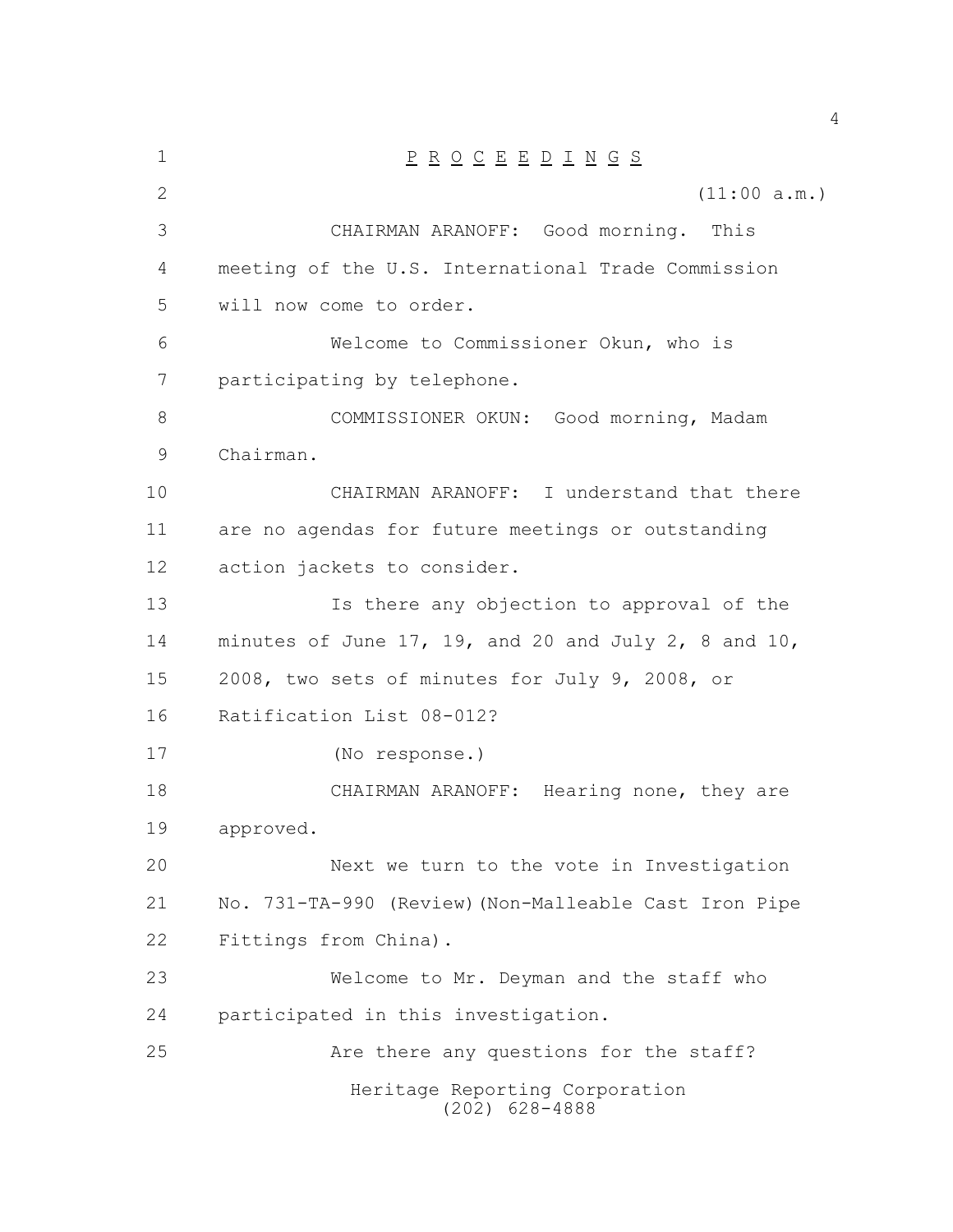Heritage Reporting Corporation (No response.) CHAIRMAN ARANOFF: Are there any additions or corrections to the staff report? MR. DEYMAN: I'm George Deyman, Office of Investigations. There are no additions or corrections to the staff report. CHAIRMAN ARANOFF: Is there any objection to approval of the staff report? (No response.) CHAIRMAN ARANOFF: Hearing none, it is approved. 12 Mr. Secretary, will you please call the roll? 14 MR. BISHOP: Commissioner Lane. COMMISSIONER LANE: I vote in the affirmative. MR. BISHOP: Commissioner Williamson. COMMISSIONER WILLIAMSON: I vote in the affirmative. MR. BISHOP: Commissioner Pearson. VICE CHAIRMAN PEARSON: I vote in the affirmative. MR. BISHOP: Commissioner Pinkert. COMMISSIONER PINKERT: I vote in the affirmative.

(202) 628-4888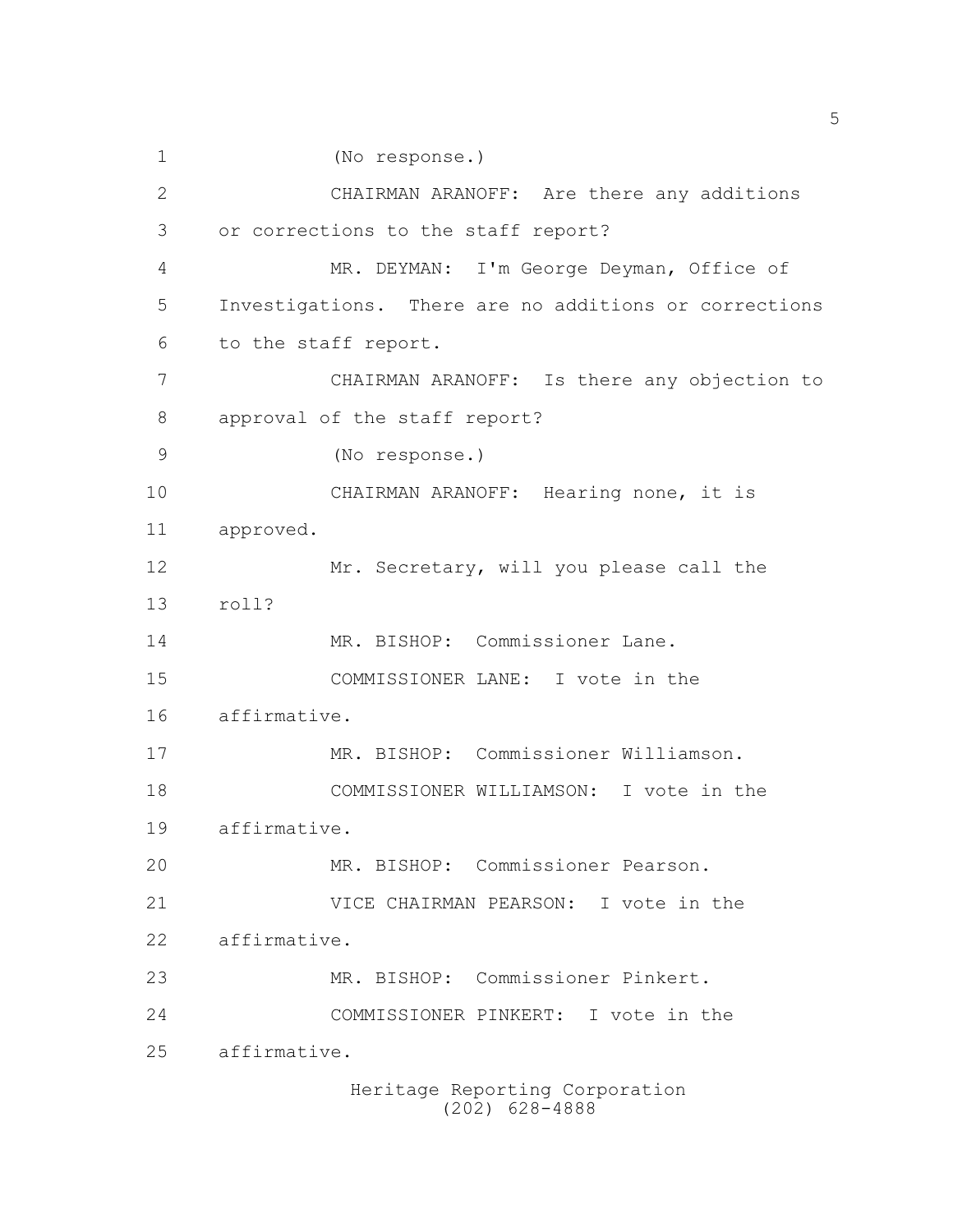1 MR. BISHOP: Commissioner Aranoff. CHAIRMAN ARANOFF: I vote in the affirmative. MR. BISHOP: Commissioner Okun. COMMISSIONER OKUN: I vote in the affirmative. MR. BISHOP: Madam Chairman, the Commission has reached an affirmative determination. CHAIRMAN ARANOFF: Thank you, Mr. Secretary. Further information regarding this determination will be in the press release. Commissioners' opinions currently are scheduled to be transmitted to the Department of Commerce on or before July 24, 2008. Thank you to all the staff who participated in this investigation. Seeing that there's no further business before the Commission, this meeting is adjourned. (Whereupon, at 11:02 a.m., the Commission meeting was adjourned.) // // //  $24 /$ //

Heritage Reporting Corporation (202) 628-4888